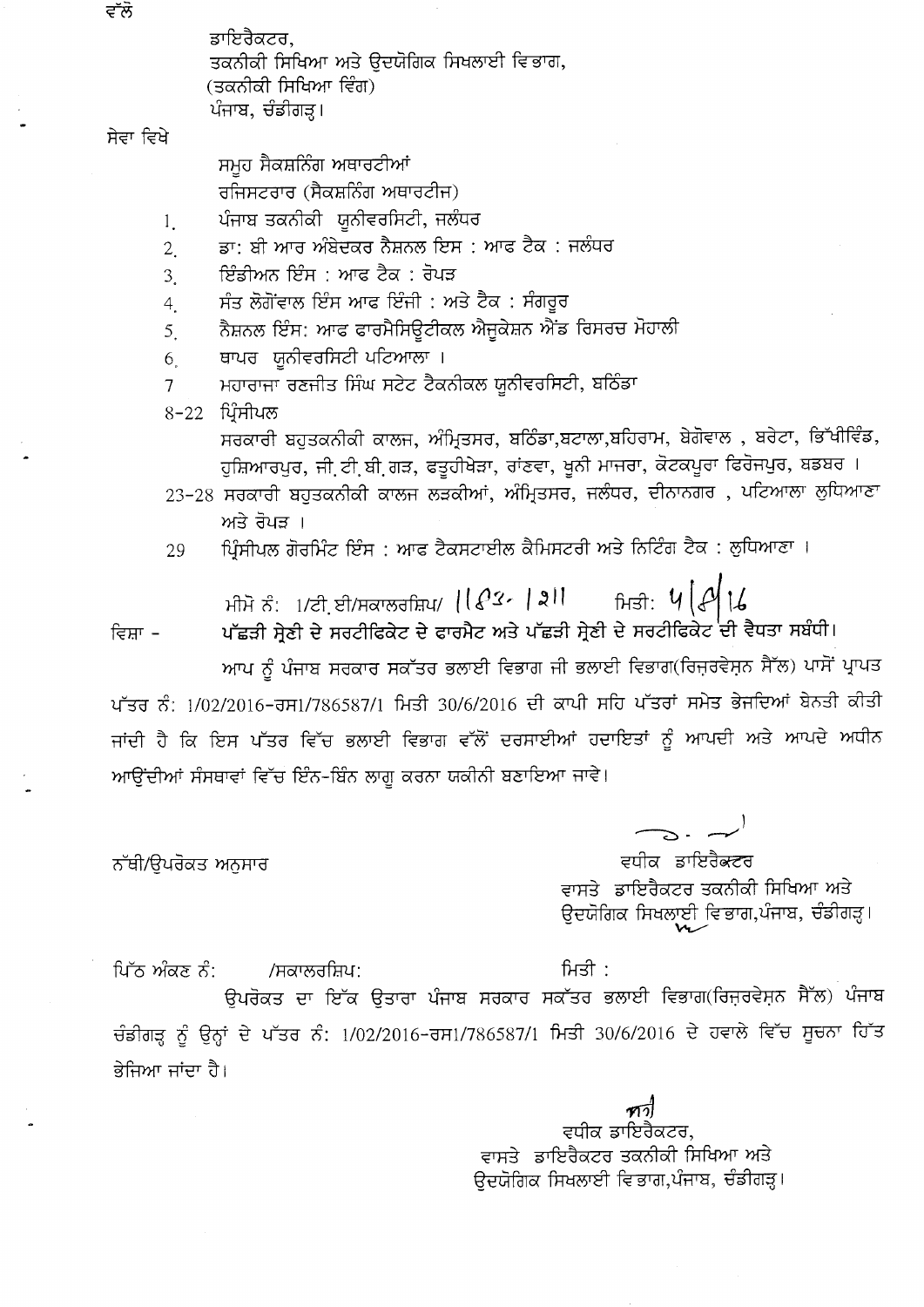$47657116$ ਸੇਵਾ ਵਿਖੇ

 $\mathbb{S}^{k} \supset \mathbb{S}^{k}$ 

 $\mathbf{l}$  .

 $\overline{c}$ 

ਨੰ:1/02/2016-ਰਸ1/786587/1 ~ ਪੰਜਾਬ ਸਰਕਾਰ ਭਲਾਈ ਵਿਭਾਗ (ਰਿਜ਼ਰਵੇਸ਼ਨ ਸੈੱਲ)

IM DI

ਰਾਜ ਦੇ ਸਮੂਹ ਵਿਭਾਗਾਂ ਦੇ ਮੁਖੀ, ਰਜਿਸਟਰਾਰ, ਪੰਜਾਬ ਅਤੇ ਹਰਿਆਣਾ ਹਾਈ ਕੋਰਟ, ਰਾਜ ਦੇ ਸਮੂਹ ਡਵੀਜ਼ਨਾਂ ਦੇ ਕਮਿਸ਼ਨਰ, ਰਾਜ ਦੇ ਸਮੂਹ ਡਿਪਟੀ ਕਮਿਸ਼ਨਰਜ਼, ਰਾਜ ਦੇ ਸਮੂਹ ਉਪ ਮੰਡਲ ਮੈਜਿਸਟਰੇਟ।

ਰਜਿਸਟਰਾਰ

ਪੰਜਾਬੀ ਯੂਨੀਵਰਸਿਟੀ, ਪਟਿਆਲਾ। ਗੁਰੂ ਨਾਨਕ ਦੇਵ ਯੂਨੀਵਰਸਿਟੀ, ਅੰਮ੍ਰਿਤਸਰ। ਪੰਜਾਬ ਯੂਨੀਵਰਸਿਟੀ, ਚੰਡੀਗੜ੍ਹ। ਪੰਜਾਬ ਐਗਰੀਕਲਚਰ ਯੂਨੀਵਰਸਿਟੀ, ਲੁਧਿਆਣਾ। ਪੰਜਾਬ ਟੈਕਨੀਕਲ ਯੂਨੀਵਰਸਿਟੀ, ਜਲੰਧਰ। ਬਾਬਾ ਫਰੀਦ ਯੂਨੀਵਰਸਿਟੀ ਆਫ ਹੈਲਥ ਸਾਇੰਸਜ਼, ਫਰੀਦਕੋਟ।

ਮਿਤੀ, ਚੰਡੀਗੜ੍ਹ: 30-06-2016

ਵਿਸਾ-

ਪੱਛੜੀ ਸ਼੍ਰੇਣੀ ਦੇ ਸਰਟੀਫ਼ਿਕੇਟ ਦੇ ਫਾਰਮੈਟ ਅਤੇ ਪੱਛੜੀ ਸ਼੍ਰੇਣੀ ਦੇ ਸਰਟੀਫਿਕੇਟ ਦੀ ਵੈਧਤਾ ਸਬੰਧੀ।

oja násk, preká **(Cerre**)<br>Quádar francú **kor**<br>Cerre (cerre) **kor** 

ਭਲਾਈ ਵਿਭਾਗ ਦੇ ਪੱਤਰ ਨੂੰ: 1/41/96-ਰਸ1/992-1002 ਮਿਤੀ 18.08.2004 ਰਾਹੀ ਹਦਾਇਤ ਕੀਤੀ ਗਈ ਸੀ ਕਿ ਪੰਜਾਬ ਸਰਕਾਰ ਦੀਆਂ ਹਦਾਇਤਾਂ ਅਨੁਸਾਰ ਪੱਛੜੀਆਂ ਸ਼੍ਰੇਣੀਆਂ ਸਰਟੀਫਿਕੇਟ ਦੇ ਪਰਫਾਰਮੇ ਤੇ ਜ਼ਾਰੀ ਪੱਛੜੀ ਸ਼੍ਰੇਣੀ ਸਰਟੀਫਿਕੇਟ ਸਮੂਹ ਸਬੰਧਤ ਅਥਾਰਟੀਜ਼ ਵੱਲੋਂ ਸਵੀਕਾਰ ਕੀਤਾ ਜਾਵੇਗਾ. ਸਬੰਧਤ ਅਥਾਰਟੀਜ਼ ਵੱਲੋਂ ਆਪਣੇ ਪੱਧਰ ਤੇ ਸਰਟੀਫਿਕੇਟਾਂ ਦੇ ਪਰਫਾਰਮੇ ਤਿਆਹ ਨਹੀਂ ਕੀਤੇ

ਜਾਣਗੇ ਅਤੇ ਸਬੰਧਤ ਅਥਾਰਟੀਜ਼ ਸਰਟੀਫਿਕੇਟ ਦੀ ਦੋ ਮਹੀਨੇ ਦੇ ਅੰਦਰ ਵੈਰੀਫਿਕੇਸ਼ਨ ਕਰਵਾਉਣਗੇ।

ਭਲਾਈ ਵਿਭਾਗ ਦੇ ਪੱਤਰ ਨੰ:10/9/2009-ਰਸ1/62 ਮਿਤੀ 8.1.2010 ਰਾਹੀ  $\overline{c}$ ਹਦਾਇਤ ਕੀਤੀ ਗਈ ਹੈ ਕਿ ਪੱਛੜੀ ਸ਼੍ਰੇਣੀ ਦੇ ਵਿਅਕਤੀ ਨੂੰ ਜਾਰੀ ਹੋਇਆ ਸਰਟੀਫਿਕੇਟ ਉਦੋਂ ਤੱਕ ਵੈਲਿਡ ਮੰਨਿਆ ਜਾਵੇਗਾ ਜਦੋਂ ਤੱਕ ਪ੍ਰਾਰਥੀ ਕਰੀਮੀ ਲੇਅਰ ਦੇ ਦਾਇਰੋਂ ਵਿੱਚ ਨਹੀਂ ਆ ਜਾਂਦਾ ਅਤੇ ਇਸ ਸਬੰਧ ਵਿੱਚ ਪ੍ਰਾਰਥੀ ਕੋਲੋਂ ਇੱਕ ਘੋਸ਼ਣਾ-ਪੱਤ੍ਰਰ(ਡੈਕ<u>ਲੇਰੇਸ਼ਨ) ਉਸ ਵੱਲੋਂ ਪ੍ਰਤੀਬੇਨਤੀ ਅਪਲਾਈ ਕਰਨ ਸਮੇਂ ਪ੍ਰਤੀਬੇਨਤੀ ਦ</u>ੇ ਨਾਲ ਪ੍ਰਾਪਤ ਕੀਤਾ ਜਾਵੇਗਾ ਜਿਸ ਵਿੱਚ ਇਹ ਸਪਸ਼ਟ ਤੌਰ ਤੇ ਲਿਖਿਆ ਗਿਆ ਹੋਵੇਗਾ ਕਿ ਉਸ ਦੇ ਸਟੇਟਸ ਵਿੱਓ ਕੋਈ ਤਬਦੀਲੀ ਨਹੀਂ ਆਈ ਅਤੇ ਉਹ ਕਰੀਮੀਲੇਅਰ ਦੇ ਦਾਇਰੇ ਅਧੀਨ ਨਹੀਂ <u>ਆਉਂਦਾ।</u>

双高仪 贼 拿胸  $\mathbf{x} \in \mathcal{M}$  $\mathcal{H}(\mathbb{Z},\mathbb{Z})\subset\mathbb{Z}$ 茂.35. (曾.印

 $6177$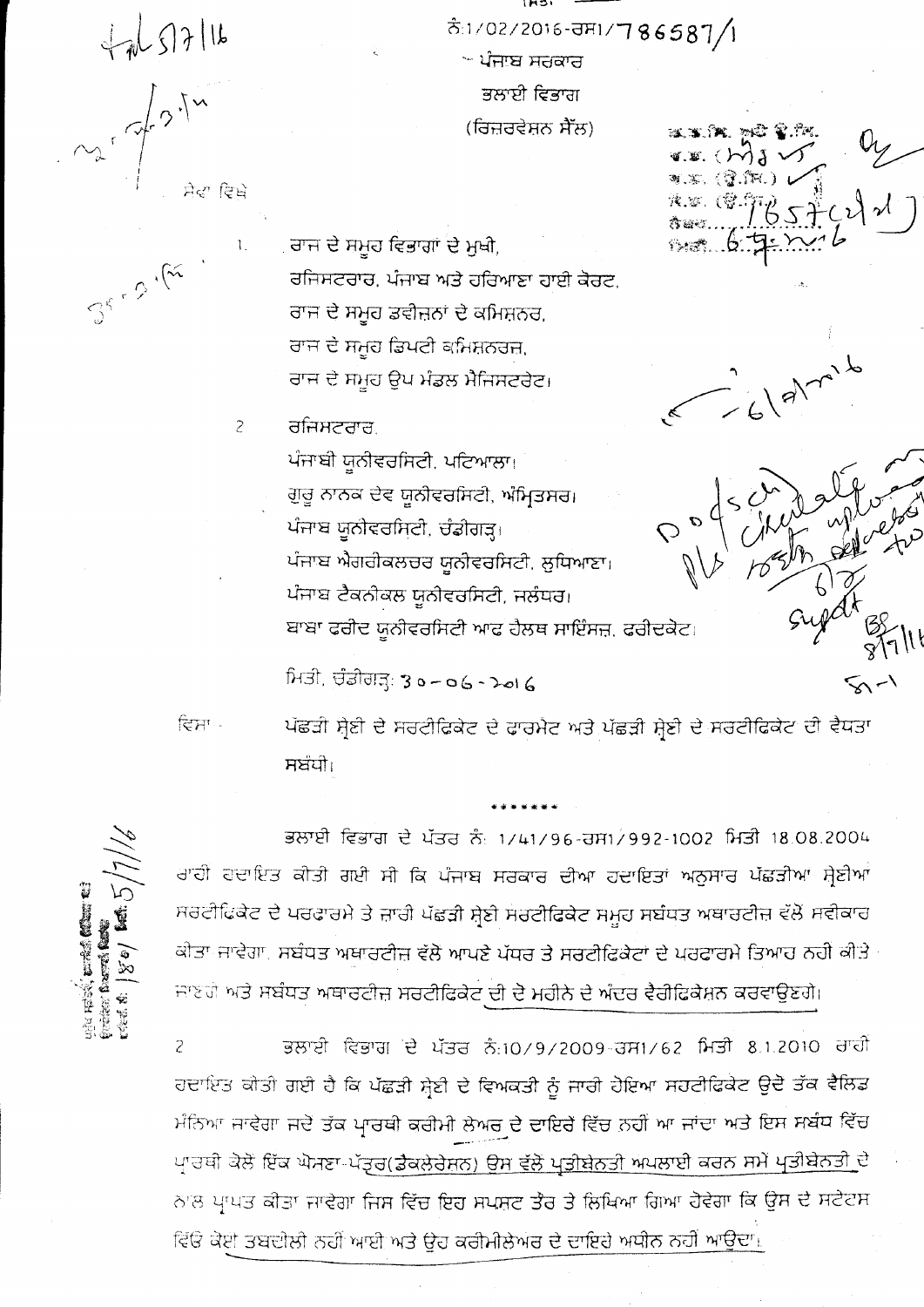ਪਰੰਤੂ ਵੱਖ-ਵੱਖ ਫੈਡਰੇਸ਼ਨਾ ਵੱਲੋਂ ਭਲਾਈ ਵਿਭਾਗ ਦੇ ਧਿਆਨ ਵਿੱਚ ਲਿਆਂਦਾ ਗਿਆ ਹੈ ਕਿ <sub>ਭਲਾਈ</sub> ਵਿਭਾਗ ਦੀਆਂ ਓਪਰੋਕਤ ਹਦਾਇਤਾਂ <mark>ਦੇ ਬਾਵਜੂਦ ਪ੍ਰਾਰਥੀਆਂ</mark> ਨੂੰ ਕੇਵਲ ਛੇ ਮਹੀਨੇਂ*਼*ਇੱਕ ਸਾਲ ਪਹਿਲਾ ਬਣੇ ਸਰਟੀਫਿਕੇਟ ਲਿਆਉਣ ਲਈ ਕਿਹਾ ਜਾਂਦਾ ਹੈ ਅਤੇ ਕੁਝ ਵਿਭਾਗਾਂ/ਯੂਨੀਵਰਸਿਟੀਆਂ ਵੱਲੋਂ ਪੱਛੜੀ ਸ਼੍ਰੇਣੀ ਦੇ ਸਰਟੀਫਿਕੇਟ ਦੇ ਪਰਫਾਰਮੇ ਵੀ ਆਪਣੇ ਪੱਧਰ ਤੇ ਬਦਲ ਦਿੱਤੇ ਜਾਂਦੇ ਹਨ। ਅਜਿਹਾ ਨਾ ਕੀਤਾ ਜਾਵੇ।

ਭਲਾਈ ਵਿਭਾਗ ਵੱਲੋਂ ਨਵਾਂ ਜ਼ਾਰੀ ਕੀਤਾ ਗਿਆ ਪੱਛੜੀ ਸ਼੍ਰੇਣੀ ਦੇ ਸਰਟੀਫਿਕੇਟ ਦਾ ਪਰਫਾਰਮਾ ਇਸ ਪੱਤਰ ਨਾਲ ਭੇਜਦੇ ਹੋਏ ਇਹ ਸਪਸ਼ਟ ਕੀਤਾ ਜਾਂਦਾ ਹੈ ਕਿ ਪੱਛੜੀ ਸ਼੍ਰੇਣੀ ਦਾ ਸਰਟੀਫਿਕੇਟ ਦੋ ਭਾਗਾਂ ਵਿੱਚ ਵੰਡਿਆ ਜਾ ਸਕਦਾ ਹੈ। ਪਹਿਲਾ ਭਾਗ ਕਿਸੇ ਵਿਅਕਤੀ ਦੀ ਜਾਤੀ ਤਸਦੀਕ ਕਰਦਾ ਹੈ ਅਤੇ ਦੂਸਰਾ ਭਾਗ ਇਹ ਤਸਦੀਕ ਕਰਦਾ ਹੈ ਕਿ ਪ੍ਰਾਰਥੀ ਕਰੀਮੀ ਲੇਅਰ ਦੇ ਦਾਇਰੇ ਵਿੱਚ ਨਹੀ ਆਉਂਦਾ। ਕਿਸੇ ਵਿਅਕਤੀ ਦੇ ਕਰੀਮੀ ਲੇਅਰ ਸਟੇਟਸ ਵਿੱਚ ਕਿਸੇ ਵੀ ਸਮੇਂ ਬਦਲਾਵ ਆ ਸਕਦਾ ਹੈ, ਇਸ ਲਈ ਕਰੀਮੀ ਲੇਅਰ ਸਬੰਧੀ ਕੋਈ ਨਿਸ਼ਚਿਤ ਸਮਾਂ ਨਿਰਧਾਰਿਤ ਨਹੀਂ ਕੀਤਾ ਜਾ ਸਕਦਾ ਹੈ।

ਇਸ ਲਈ ਭਰਤੀ/ਦਾਖਲੇ ਸਮੇਂ ਪ੍ਰਾਰਥੀ ਤੋਂ ਇਹ ਘੋਸ਼ਣਾ-ਪੱਤਰ(ਡੈਕਲੇਰੇਮਨ) ਲਈ ਜਾਵੇ ਕਿ ਉਹ ਨਿਰਣਾਇਕ ਮਿਤੀ(Crucial Date) ਨੂੰ ਕਰੀਮੀ ਲੇਅਰ ਦੇ ਦਾਇਰੇ ਵਿੱਚ ਨਹੀਂ ਆਉਦਾ। ਜੇਕਰ ਵੱਖਰੇ ਤੌਰ ਤੇ ਵਿਭਾਗ ਯੂਨੀਵਰਸਿਟੀ ਵੱਲੋਂ ਕੋਈ ਨਿਰਣਾਇਕ ਮਿਤੀ(Crucial Date) ਨਿਰਧਾਰਿਤ ਨਹੀਂ ਕੀਤੀ ਜਾਦੀ ਤਾਂ ਅਰਜ਼ੀਆਂ ਪ੍ਰਾਪਤ ਕਰਨ ਦੀ ਆਖ਼ਰੀ ਹੀ ਮਿਤੀ ਨਿਰਣਾਇਕ ਮਿਤੀ(Crucial Date) ਮੰਨੀ ਜਾਵੇ। ਭਰਤੀ/ਦਾਖ਼ਲੇ ਸਮੇਂ ਪ੍ਰਾਰਥੀ ਵੱਲੋਂ ਲਏ ਜਾਣ ਵਾਲੇ ਘੋਸ਼ਣਾ ਪੱਤਰ ਦਾ ਪ੍ਰਰਫਾਰਮਾ ਇਸ ਪੱਤਰ ਨਾਲ ਨੱਬੀ ਕੀਤਾ ਗਿਆ ਹੈ। ਜੇਕਰ ਪ੍ਰਾਰਥੀ ਨਾਬਾਲਿਗ ਹੋਵੇ ਤਾਂ ਪ੍ਰਾਰਥੀ ਦੀ ਜਾਤੀ ਅਤੇ ਕਰੀਮੀ ਲੇਅਰ ਸਟੇਟਸ ਮਬੰਧੀ ਘੋਸ਼ਣਾ-ਪੱਤਰ ਪ੍ਰਾਰਥੀ ਦੇ ਪਿਤਾ, ਮਾਤਾ ਜਾਂ ਕਾਨੂੰਨੀ ਗਾਰਡੀਅਨ ਤੋਂ ਲਿਆ ਜਾਵੇ। ਪ੍ਰਾਰਥੀ ਦੇ ਸਰਟੀਫਿਕੇਟ ਅਤੇ ਘੋਸ਼ਣਾ-ਪੱਤਰ ਨੂੰ ਸਰਟੀਫਿਕੇਟ ਜ਼ਾਰੀ ਕਰਤਾ ਅਧਿਕਾਰੀ ਵੱਲੋਂ ਤਸਦੀਕ ਕਰਵਾਇਆ ਜਾਵੇ ਅਤੇ ਪ੍ਰਾਰਥੀ ਦੇ ਸਰਟੀਫਿਕੇਟ ਅਤੇ ਘੋਸ਼ਣਾ-ਪੱਤਰ ਦੇ ਅਧਾਰ ਤੇ ਪ੍ਰਾਰਥੀ ਦੀ ਅਸਥਾਈ ਤੰਰ(Provisional basis) ਤੇ ਭਰਤੀ/ਦਾਖ਼ਲਾ ਕੀਤਾ ਜਾਵੇ।

ਭਲਾਈ ਵਿਭਾਗ ਦੀਆਂ ਇਨ੍ਹਾਂ ਹਦਾਇਤਾਂ ਦੀ ਇੰਨ-ਬਿੰਨ ਪਾਲਣਾ ਯਕੀਨੀ ਬਣਾਈ ਜਾਵੇ ਅਤੇ  $6.$ ਆਪਣੇ ਅਧੀਨ ਸਮੂਹ ਕਾਲਜ਼ਾਂ ਦੇ ਧਿਆਨ ਵਿੱਚ ਲਿਆਂਦਾ ਜਾਵੇ। ਇਨ੍ਹਾਂ ਹਦਾਇਤਾਂ ਦੀ ਪਾਲਣਾ ਨਾ ਕਰਨ ਦੀ ਸੂਰਤ ਵਿੱਚ ਹੋਏ ਕਿਸੇ ਵੀ ਕਾਨੂੰਨੀ ਮਸਲੇ ਦਾ ਸਬੰਧਤ ਵਿਭਾਗ/ਯੂਨੀਵਰਸਿਟੀ/ਕਾਲਜ਼ ਜੁੰਮੇਵਾ੍ਰ ਹੋਵੇਗਾ।

ਸਕੱਤਰ ਭਲਾਈ<br>ਸਕੱਤਰ ਭਲਾਈ

 $291612016$ 

ਓਪਰੋਕਤ ਦਾ ਇੱਕ ਉਤਾਰਾ ਨਿਮਨਲਿਖਿਤ ਨੂੰ ਸੂਚਨਾਂ ਅਤੇ ਅਗਲੇਗੇ ਯੋਗ ਕਾਰਵਾਈ ਹਿੱਤ ਭੇਜਿਆ ਜਾਂਦਾ ਹੈ:-

1. ਰਾਜ ਦੇ ਸਮੂਹ ਵਿੱਤੀ ਕਮਿਸ਼ਨਰਜ਼,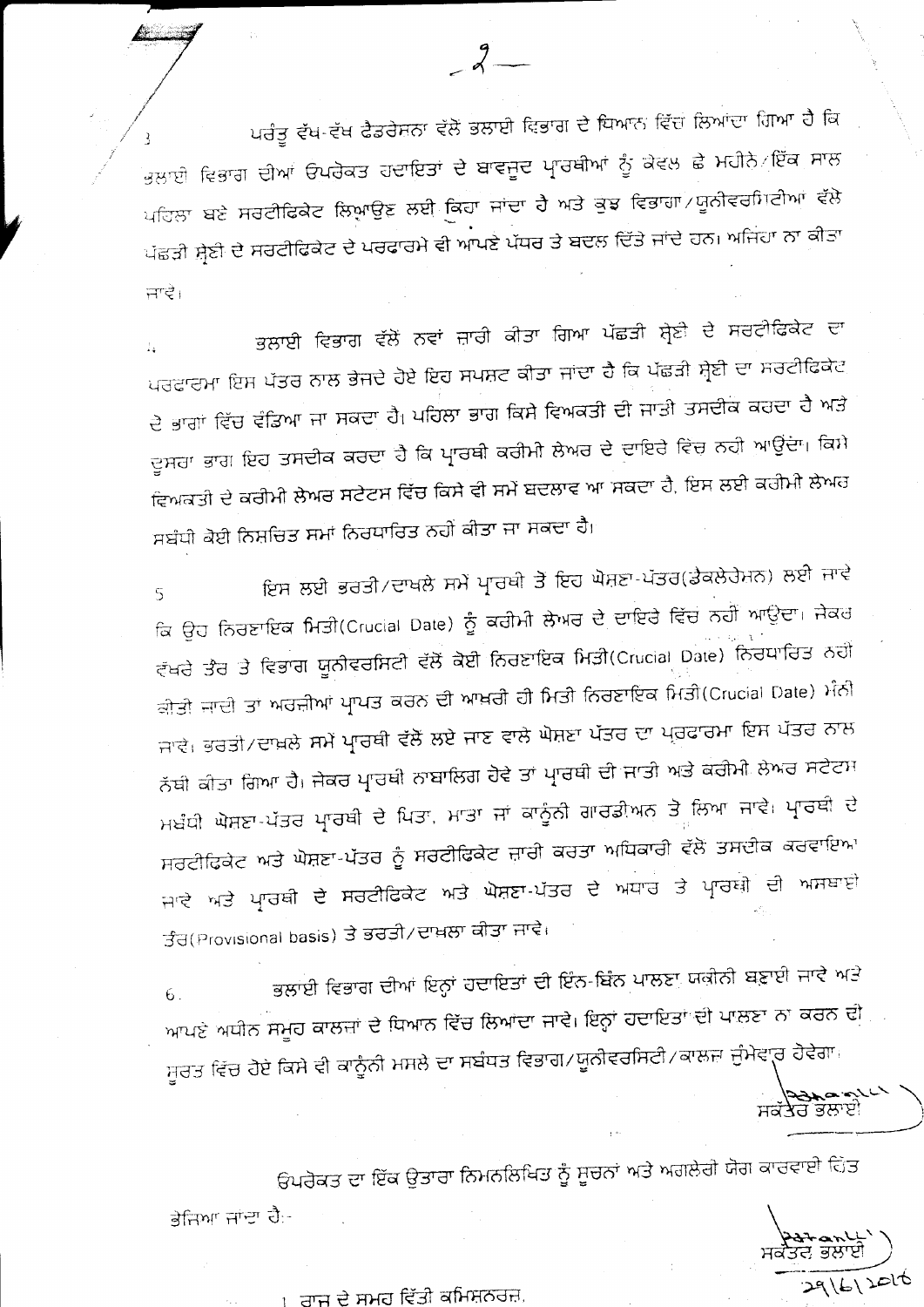ਭਰਤੀ/ਦਾਖ਼ਲੇ ਸਮੇਂ ਲਏ ਜਾਣੂ ਵਾ<u>ਲੇ ਪੱਛੜੀ ਸ਼੍ਰੇ</u>ਣੀ <u>ਨਾਲ ਸਬੰਧਤ ਵਿਅਕ</u>ਤੀ ਤੋਂ ਲਏ ਜਾਣੂ ਵਾਲੇ ਸਵੈ-ਘੋਸ਼ਣਾ ਪੱਤਰ ਦਾ ਪਰਫਾਰਮਾ

 $\mathbf{1}$ ਪਿੰਡ / ਕਸਬਾ / ਸ਼ਹਿਰ……………… ਜਿਲ੍ਹਾ ……………… ਘੋਸ਼ਣਾ ਕਰਦਾ ਹਾਂ ਕਿ ਮੈ……………………… ਜਾਤੀ ਨਾਲ ਸਬੰਧ ਰੱਖਦਾ/ਰੱਖਦੀ ਹਾਂ ਤੇ ਇਹ ਜਾਤੀ ਪੰਜਾਬ ਸਰਕਾਰ ਵੱਲੋਂ ਪੱਤਰ ਨੰ $\ldots\ldots\ldots\ldots\ldots$ ਸ਼ਿਤੀ ਼ ਰਾਹੀਂ ਪੱਛੜੀ ਸ਼੍ਰੇਣੀ ਕਰਾਰ ਦਿੱਤੀ ਗਈ ਹੈ।

ਮੈਂ ਇਹ ਵੀ ਘੋਸ਼ਣਾ ਕਰਦਾ ਹਾਂ ਕਿ ਮੈਂ ਪੰਜਾਬ ਸਰਕਾਰ ਵੱਲੋਂ ਜ਼ਾਰੀ ਹਦਾਇਤਾਂ ਨੰ  $\overline{a}$  $1/(41/93)$ -ਰਸ1/459, ਮਿਤੀ 17.01.1994, ਜਿਸ ਨੂੰ ਬਾਅਦ ਵਿੱਚ ਪੱਤਰ ਮਿਤੀ 1/41/93-ਰਾਸ1/1597 ਮਿਤੀ 17.08.2005, ਮਿਤੀ 1/41/93-ਰਸ1/209, ਮਿਤੀ 4.02.2009 ਅਤੇ ਪੱਤਰ  $\tilde{t}$ <sub>5: 1/41/93-ਰਸ1/609</sub> ਮਿਤੀ 24.10.2013 ਨਾਲ ਸੋਧਿਆ ਗਿਆ ਹੈ. ਦੀ ਅਨੁਸੂਚਿਤ ਵਿੱਚ ਦਰਜ਼ ਕਾਲਮ 3 ਦੇ ਅਧੀਨ ਨਹੀਂ ਆਉਂਦਾ।

ਘੋਸ਼ਨਾ ਕਰਤਾ

ਸਥਾਨ ਮਿਤੀ

ਵੈਰੀਫਿਕੇਸ਼ਨ:-

ਮੈਂ ਇੱਥੇ ਇਹ ਘੋਸ਼ਣਾ ਕਰਦਾ ਹਾਂ ਕਿ ਓਪਰੋਕਤ ਦਿੱਤੀ ਗਈ ਜਾਣਕਾਰੀ ਮੇਰੀ ਸਮਝ ਅਨੁਸਾਰ ਸਹੀ ਵਾ ਦਰੁਸਤ ਹੈ ਅਤੇ ਇਸ ਵਿੱਚ ਕੁਝ ਵੀ ਛੁਪਾਇਆ ਨਹੀਂ ਗਿਆ ਹੈ। ਮੈਂ ਇਨ੍ਹਾਂ ਤੱਥਾਂ ਤੋਂ ਜਾਣੂ ਹਾ ਕਿ ਜੇਕਰ ਮੇਰੀ ਕੋਈ ਵੀ ਦਿੱਤੀ ਸੂਚਨਾਂ ਗਲਤ ਨਿਕਲਦੀ ਹੈ ਤਾਂ ਮੈਂ ਕਾਨੂੰਨ ਵਿੱਚ ਦਰਜ ਸਜ਼ਾ ਦਾ ਹੱਕਦਾਰ ਹੋਵਾਂਗਾ ਅਤੇ ਪ੍ਰਾਰਥੀ ਨੂੰ ਇਸ ਸੂਚਨਾਂ ਦੇ ਆਧਾਰ ਤੇ ਦਿੱਤੇ ਗਏ ਲਾਭ ਵਾਪਿਸ ਲੈ ਲਏ ਜਾਣਗੇ।

ਘੋਸ਼ਨਾ ਕਰਤਾ

 $T1475$ ਮਿਤੀ: